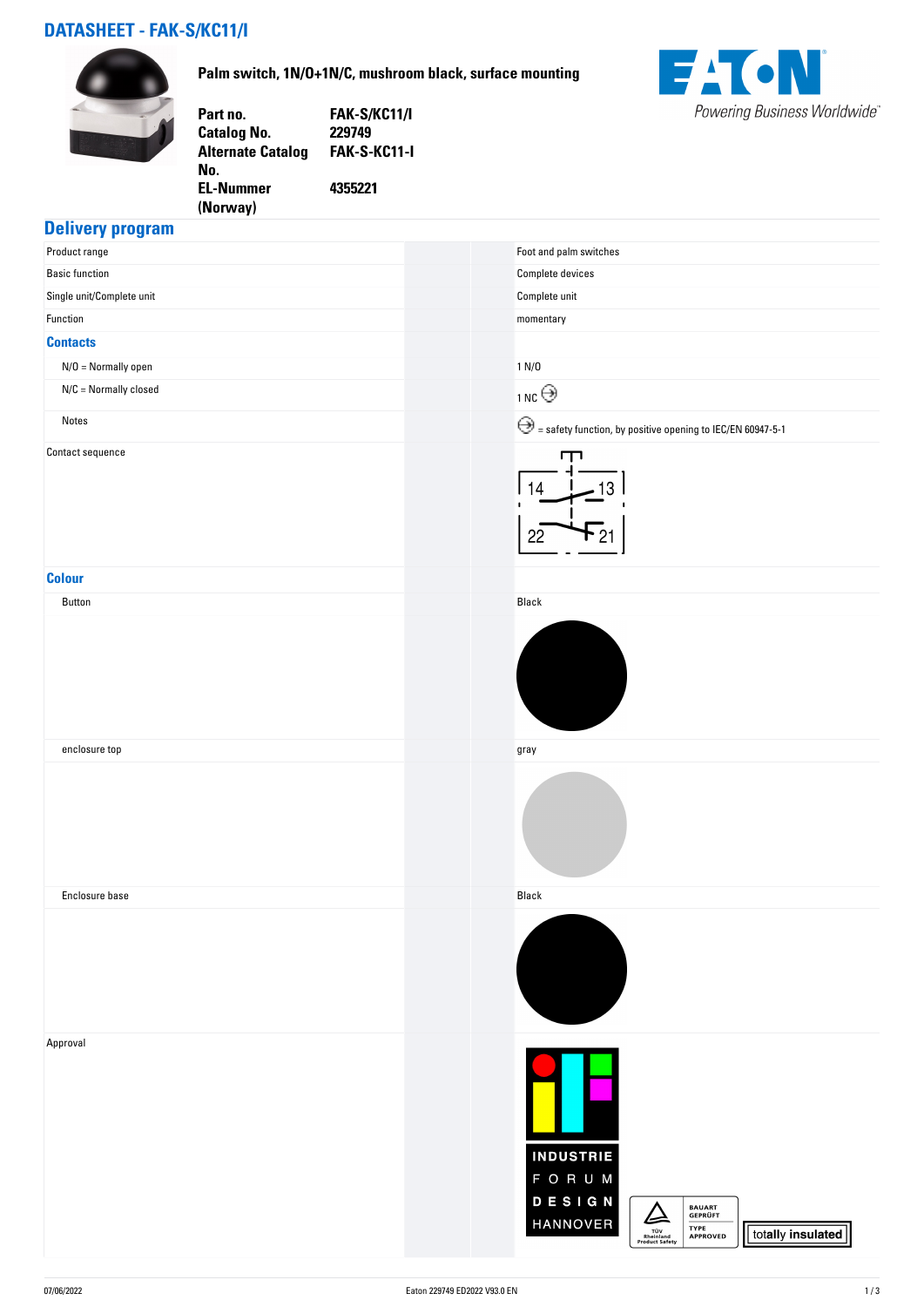#### **Technical data General**

| Standards                          |                   |          | IEC/EN 60947-5-1, VDE 0660                                                     |
|------------------------------------|-------------------|----------|--------------------------------------------------------------------------------|
| Lifespan, mechanical               | <b>Operations</b> | $x 10^6$ | >1                                                                             |
| Operating frequency                | Operations/h      |          | $\leq$ 3600                                                                    |
| Actuating force                    |                   | N        | $20 - 40$                                                                      |
| Degree of protection, IEC/EN 60529 |                   |          | IP66, IP67, IP69                                                               |
| Climatic proofing                  |                   |          | Damp heat, constant, to IEC 60068-2-78<br>Damp heat, cyclic, to IEC 60068-2-30 |
| Ambient temperature                |                   |          |                                                                                |
| Open                               |                   | °C       | $-25 - +55$                                                                    |
| Mounting position                  |                   |          | As required                                                                    |
| Mechanical shock resistance        |                   | g        | >15<br>Shock duration 11 ms<br>Sinusoidal<br>according to IEC 60068-2-27       |

# **Design verification as per IEC/EN 61439**

| Technical data for design verification                                                                                    |                   |    |                                                                                                                                     |
|---------------------------------------------------------------------------------------------------------------------------|-------------------|----|-------------------------------------------------------------------------------------------------------------------------------------|
| Rated operational current for specified heat dissipation                                                                  | $I_n$             | Α  | 6                                                                                                                                   |
| Heat dissipation per pole, current-dependent                                                                              | $P_{\text{vid}}$  | W  | 0.11                                                                                                                                |
| Equipment heat dissipation, current-dependent                                                                             | $P_{\text{vid}}$  | W  | 0                                                                                                                                   |
| Static heat dissipation, non-current-dependent                                                                            | $P_{VS}$          | W  | 0                                                                                                                                   |
| Heat dissipation capacity                                                                                                 | $P_{\text{diss}}$ | W  | 0                                                                                                                                   |
| Operating ambient temperature min.                                                                                        |                   | °C | $-25$                                                                                                                               |
| Operating ambient temperature max.                                                                                        |                   | °C | 55                                                                                                                                  |
| IEC/EN 61439 design verification                                                                                          |                   |    |                                                                                                                                     |
| 10.2 Strength of materials and parts                                                                                      |                   |    |                                                                                                                                     |
| 10.2.2 Corrosion resistance                                                                                               |                   |    | Meets the product standard's requirements.                                                                                          |
| 10.2.3.1 Verification of thermal stability of enclosures                                                                  |                   |    | Meets the product standard's requirements.                                                                                          |
| 10.2.3.2 Verification of resistance of insulating materials to normal heat                                                |                   |    | Meets the product standard's requirements.                                                                                          |
| 10.2.3.3 Verification of resistance of insulating materials to abnormal heat<br>and fire due to internal electric effects |                   |    | Meets the product standard's requirements.                                                                                          |
| 10.2.4 Resistance to ultra-violet (UV) radiation                                                                          |                   |    | Please enquire                                                                                                                      |
| 10.2.5 Lifting                                                                                                            |                   |    | Does not apply, since the entire switchgear needs to be evaluated.                                                                  |
| 10.2.6 Mechanical impact                                                                                                  |                   |    | Does not apply, since the entire switchgear needs to be evaluated.                                                                  |
| 10.2.7 Inscriptions                                                                                                       |                   |    | Meets the product standard's requirements.                                                                                          |
| 10.3 Degree of protection of ASSEMBLIES                                                                                   |                   |    | Does not apply, since the entire switchgear needs to be evaluated.                                                                  |
| 10.4 Clearances and creepage distances                                                                                    |                   |    | Meets the product standard's requirements.                                                                                          |
| 10.5 Protection against electric shock                                                                                    |                   |    | Does not apply, since the entire switchgear needs to be evaluated.                                                                  |
| 10.6 Incorporation of switching devices and components                                                                    |                   |    | Does not apply, since the entire switchgear needs to be evaluated.                                                                  |
| 10.7 Internal electrical circuits and connections                                                                         |                   |    | Is the panel builder's responsibility.                                                                                              |
| 10.8 Connections for external conductors                                                                                  |                   |    | Is the panel builder's responsibility.                                                                                              |
| 10.9 Insulation properties                                                                                                |                   |    |                                                                                                                                     |
| 10.9.2 Power-frequency electric strength                                                                                  |                   |    | Is the panel builder's responsibility.                                                                                              |
| 10.9.3 Impulse withstand voltage                                                                                          |                   |    | Is the panel builder's responsibility.                                                                                              |
| 10.9.4 Testing of enclosures made of insulating material                                                                  |                   |    | Is the panel builder's responsibility.                                                                                              |
| 10.10 Temperature rise                                                                                                    |                   |    | The panel builder is responsible for the temperature rise calculation. Eaton will<br>provide heat dissipation data for the devices. |
| 10.11 Short-circuit rating                                                                                                |                   |    | Is the panel builder's responsibility. The specifications for the switchgear must be<br>observed.                                   |
| 10.12 Electromagnetic compatibility                                                                                       |                   |    | Is the panel builder's responsibility. The specifications for the switchgear must be<br>observed.                                   |
| 10.13 Mechanical function                                                                                                 |                   |    | The device meets the requirements, provided the information in the instruction<br>leaflet (IL) is observed.                         |

# **Technical data ETIM 8.0**